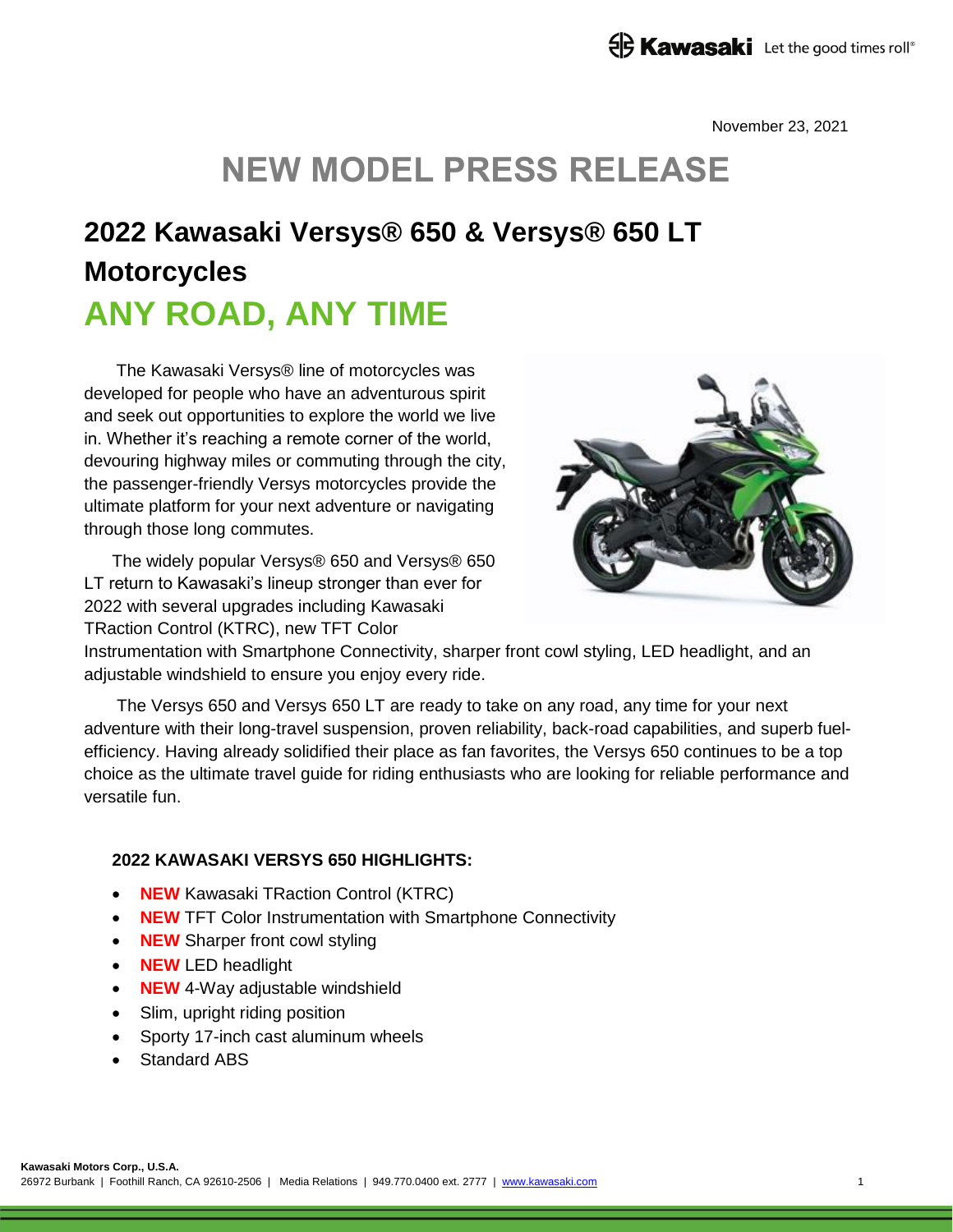#### **ELECTRONIC RIDER AIDS**

**• NEW** Kawasaki TRaction Control (KTRC)

For the first time on a Versys 650, the 2022 model is equipped with Kawasaki's advanced traction control system that allows for enhanced sport riding performance and greater rider confidence. The system looks at a variety of factors for an accurate, real-time picture of conditions and acts before slippage exceeds the range for optimal traction and rider confidence. Two modes allow riders to adjust the system's settings to suit the riding conditions and rider's preference. In Mode 1, which is the least intrusive, the system helps manage traction during cornering and facilitates acceleration out of corners. Mode 2 allows for earlier intervention and reduces engine output when excessive wheel spin is detected, allowing for the tire to get maximum grip. Riders also have the option to turn the traction control system off using the switch located on the handlebar.

#### **INSTRUMENTATION + STYLING**

- **NEW** TFT Color Instrumentation with Smartphone Connectivity
- **NEW** Sharper front cowl styling
- **NEW** LED headlights
- **NEW** 4-Way adjustable windshield

A new 4.3" full-color all-digital TFT (thin-film transistor) instrument meter adorns the cockpit of the Versys 650 for model year 2022, giving the rider a high level of visibility during both day or night. The high-grade full color display features TFT technology, a selectable background color is offered (black or white) and the screen brightness automatically adjusts to suit available light. A wide variety of display functions are available and include a digital speedometer, digital bar-style tachometer, gear position indicator, shift lamp, fuel gauge, odometer, dual trip meters, current and average fuel consumption, remaining range, average speed, total time, coolant temperature, external air temperature, clock, battery voltage, Kawasaki service reminder, oil change reminder, and an Economical Riding Indicator. A Bluetooth® chip allows for connection to a compatible smartphone device and RIDEOLOGY THE APP\*.

*\* RIDEOLOGY THE APP is not intended for use during vehicle operation. Only use RIDEOLOGY THE APP when the vehicle is not being operated and it is safe to do so.*

All meter functions and traction control modes can be easily controlled with switches located on the left side of the handlebar.

Taking after its larger Versys 1000® brethren, the Versys 650 features sharp, flowing styling from the front of the motorcycle to the rear. The refreshed design of the upper cowling and surrounding bodywork updates the Versys 650 to the latest eye-catching Versys family look, and the sharp tail cowl reinforces the bike's compact, sporty image. A redesigned under-cowl and the use of color and graphics on the gas tank and side covers add to the strong Versys family looks and create an appealing visual flow. New LED headlights add a modern and aggressive look to the front of the motorcycle, while an LED taillight gives the Versys a modern, sporty visual identity.

Accompanying the redesigned upper cowl is a new windshield, offering increased wind protection and adding to the rider's comfort, making the Versys 650 a highly capable touring partner. The stylish windshield features four positions for three inches of total adjustability, ranging from a sporty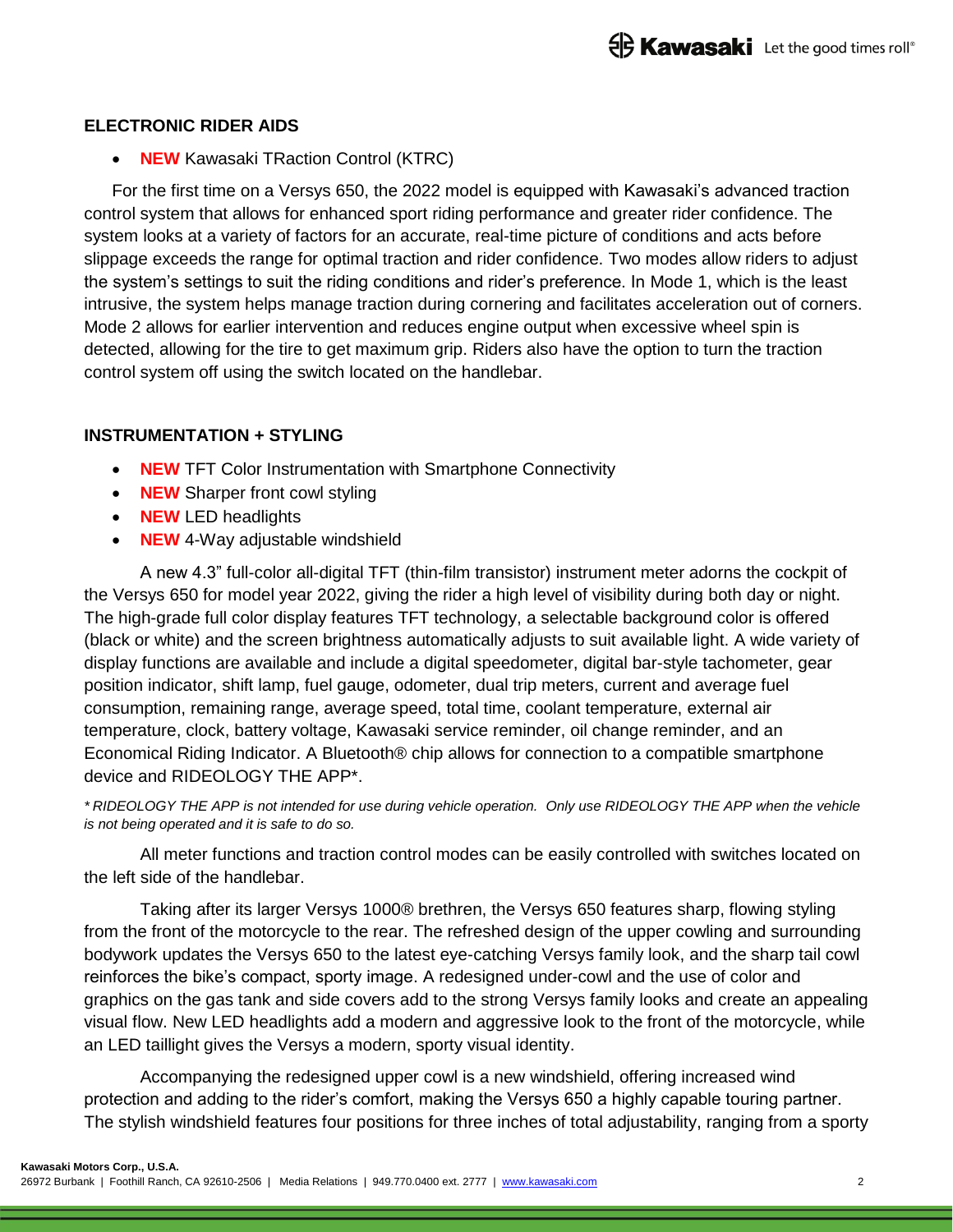lower height to a taller wind protection height, to suit the rider's preference. The four positions can be conveniently adjusted by hand using a release button below the TFT screen.

#### **ENGINE**

The dependable fuel-injected 649cc, parallel twin engine powers this light and nimble street motorcycle with its lively performance and smooth acceleration. Tuned for excellent torque, the engine inspires confidence for daily commuters and provides fun on weekend trips. The torquey twin delivers a deep ribbon of power in the low- and mid-range of the powerband, while also pulling vigorously to the top of the rev range.

The exhaust is tuned to enhance high-end RPM power, with matching ECU settings that optimize fuel economy. When combined with a large 5.5-gallon fuel tank, the fun-to-ride 2022 Kawasaki Versys 650 can enjoy extended periods between fill-ups.

Adding to the versatility of the motorcycle is its proven six-speed cassette style transmission that seamlessly shifts between the gears, enhancing maneuverability.

#### **CHASSIS + SUSPENSION**

Unique long-travel, high-tech suspension coupled with a comfortable riding position is critical to the multi-role mission of the Versys 650. Combine these qualities with a small, light and narrow frame and you have one of the most versatile bikes in Kawasaki's motorcycle line-up.

In the front, the adjustable Showa fork increases rider confidence and comfort in all situations. It splits the damping and spring functions into separate fork tubes, giving the rider adjustability while the single spring also helps reduce weight. Longer outer fork tubes help to improve rigidity and provide the ultimate combination of light handling and supreme comfort. At the rear, a Showa shock allows riders to quickly make preload adjustments via the remote-mounted adjuster. This can compensate for cargo or passenger weight or be tuned to the rider's preference.

### **BRAKES & WHEELS**

The linear action ABS brake system comes as standard equipment and offers exellent performance and enhanced rider confidence in adverse conditions. Dual 300mm petal-style rotors with two-piston calipers in front and a single 220mm petal rotor with a single-piston caliper on the rear provide ample stopping power for the Versys 650, offering improved cooling and warp resistance compared to traditional brake discs. In fact, the same rotor design can be found on Kawasaki's Ninja® supersport machines.

The Versys 650 features six-spoke cast aluminum wheels that are similar to the ones found on Ninja® ZX<sup>™</sup>-6R and ZX<sup>™</sup>-10R motorcycles, utilizing less material in between the spokes to reduce rim thickness and overall wheel weight. The lightweight wheels help to increase suspension performance, handling, acceleration, deceleration, and initial turn-in performance and come equipped with Dunlop Sportmax D222 tires for light handling and comfort.

### **VERSYS 650 LT FEATURES**

In addition to all of the Versys 650's features, the Versys 650 LT comes equipped with hand guards that help protect the rider's hands against weather and wind, and a 28-liter KQR™ hard saddlebag set with quick release capabilities that can be removed and installed without the use of tools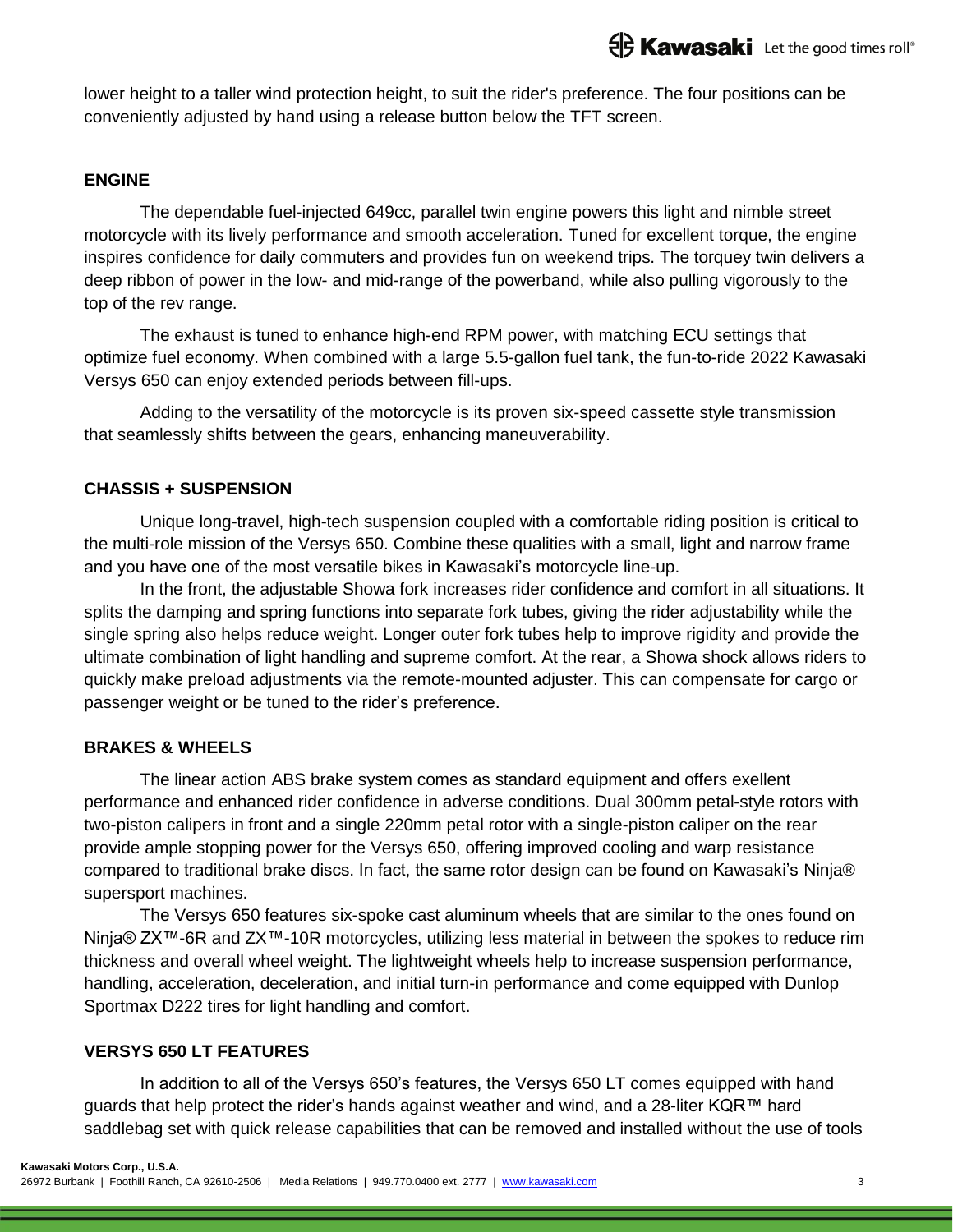and offers enough space to fit a full face helmet. The hard saddlebag set also utilizes Kawasaki's One Key System to keep things as simple as possible with the use of the ignition key.

#### **ACCESSORIES**

- **NEW** USB outlet
- **NEW** Tall Windshield
- LED Auxiliary Light Set
- KQR™ 28 Liter Hard Saddlebags
- Engine Guards
- Tank Pad

A full range of Kawasaki Genuine Accessories are available at authorized Kawasaki dealers, allowing riders to further enhance the Versys 650 to better suit their preferences. Options for the Versys 650 and Versys 650 LT include a new USB outlet with dual covers for high water resistance, engine guards, a tank pad, windshield kit that is lower for better wind resistance, a LED auxiliary light set, hand covers, a meter cover, a GPS navigation bracket, oil filler caps, hard saddlebag sets and fitting kits, and top case sets and fitting kits.

#### **COLORS AND MSRP**

The 2022 Versys® 650 motorcycle is available in Metallic Spark Black/Metallic Flat Spark Black with an MSRP of \$8,899 or Candy Lime Green/Metallic Flat Spark Black/Metallic Spark Black with an MSRP of \$9,099.

The 2022 Versys® 650 LT motorcycle is available in Metallic Spark Black/Metallic Flat Spark Black with an MSRP of \$9,999.

A 12-month limited warranty is included with the Versys 650, while the Versys 650 LT features a 24-month limited warranty. Additionally, the Kawasaki Protection Plus™ plan (KPP) offers comprehensive coverage to extend the factory warranty and is available for purchase.

To download high-resolution images, log on or register for the Kawasaki media site at [http://kawasakimedia.com](http://kawasakimedia.com/)

### **ABOUT KAWASAKI**

Kawasaki Heavy Industries, Ltd. (KHI) started full-scale production of motorcycles over a half century ago. The first Kawasaki motorcycle engine was designed based on technical know-how garnered from the development and production of aircraft engines, and Kawasaki's entry into the motorcycle industry was driven by the company's constant effort to develop new technologies. Numerous new Kawasaki models introduced over the years have helped shape the market, and in the process have created enduring legends based on their unique engineering, power, design and riding pleasure. In the future, Kawasaki's commitment to maintaining and furthering these strengths will surely give birth to new legends.

Kawasaki Motors Corp., U.S.A. (KMC) markets and distributes Kawasaki motorcycles, ATVs, side x sides, and JET SKI® watercraft through a network of approximately 1,100 independent retailers, with close to an additional 7,700 retailers specializing in general purpose engines. KMC and its affiliates employ nearly 3,100 people in the United States, with approximately 260 of them located at KMC's Foothill Ranch, California headquarters.